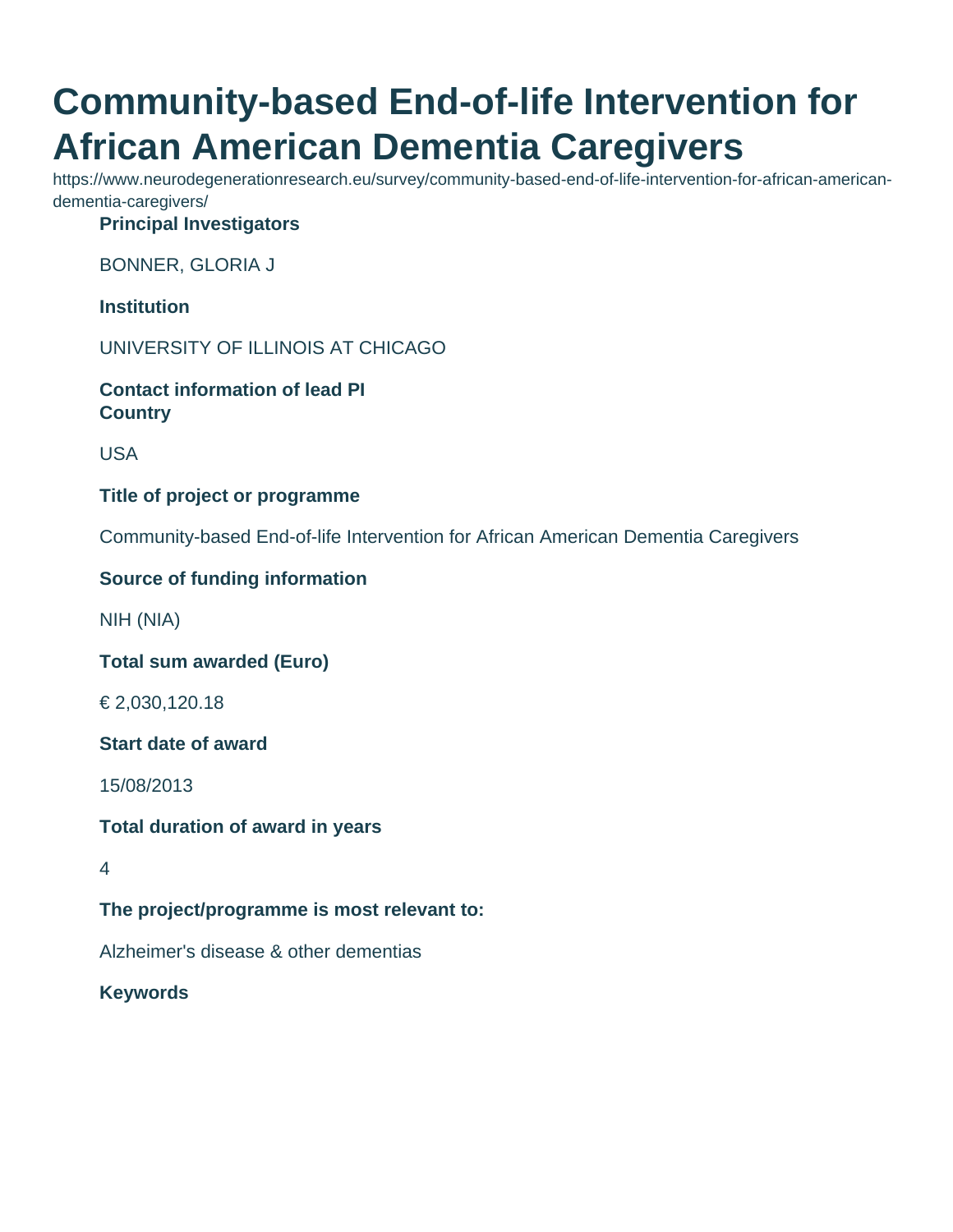Acquired Cognitive Impairment... Aging... Alzheimer's Disease... Alzheimer's Disease including Alzheimer's Disease Related Dementias (AD/ADRD)... Behavioral and Social Science... Bioengineering... Brain Disorders... Caregiving Research... Clinical Research... Clinical Research - Extramural... Clinical Trials and Supportive Activities... Dementia... Minority Health for IC Use... Neurodegenerative... Palliative Care... Prevention... Translational Research

#### **Research Abstract**

DESCRIPTION (provided by applicant): End-of-life (EOL) care plans made in advance for relatives with dementia save families anguish in times of medical crises, but less than 13% of African Americans (AAs) have such plans. Yet, they have high morbidity and mortality rates from dementia. A community-based study will examine the efficacy of an education activation (EduAct) intervention for AA family caregiver healthcare proxies (HCPs) to make EOL decisions on cardiopulmonary resuscitation (CPR), mechanical ventilation (MV), and tube feeding (TF). In a pre/posttest, two condition, repeated measure, randomized design, controlled efficacy trial, HCPs with no EOL care plans will be assigned to either EduAct or attention control groups. We will deliver 9 waves of 4 weekly sessions, a 4-mo booster tailored to residual knowledge deficits. We will enroll 304 AA HCPs (n=152 per group) in 4 urban AA churches randomly assigned to EduAct  $(n = 2)$  or control  $(n = 2)$  sites, with 8-9 subjects recruited concurrently at each site. The EduAct condition will receive interactive discussions from a nurse facilitator on EOL care planning, dementia, CPR, MV, and TF treatments. The attention control condition receives interactive health-promotion from another nurse facilitator. The Theory of Reasoned Action and Kolb's Experiential Learning Theory frameworks guide both interventions to enhance knowledge, self-efficacy, intention, and behaviors. Questionnaires will be completed pre, immediately post, and 4 mo (booster) for efficacy; evaluations completed at 6 mo, 12 mo, 18 mo, and 24 mo post intervention in both groups to document EOL care when a life threatening medical crisis occurs related to CPR, MV or TF. Lay teachers ( $n = 8$ ) will be trained to demonstrate feasibility for a community-based model to continue the EduAct program after completion of the study. Specific aims are to: Aim 1. Compare the effect of the EduAct and attention control interventions on HCPs': (a) knowledge (dementia, CPR, MV, TF); (b) selfefficacy about EOL care plans; (c) intentions to write an EOL care plan and (d) behavior (written EOL care plan). Controlling for pretest values and selected covariates, we hypothesize that at all time points the EduAct group will have more: (a) knowledge, (b) self-efficacy, (c) intentions and (d) behaviors (primary outcome) than the control group. Aim 2. Compare the HCPs' immediate posttest written care plan and the care provided within 2 years when any lifethreatening medical crisis occurred related to CPR, MV, and TF (exploratory aim). We hypothesize that significantly more EduAct group dementia victims will receive CPR, MV, or TF treatments consistent with the immediate posttest written care plan than the control group. Aim 3. Determine the feasibility of training lay teachers to deliver the EduAct program. Feasibility is defined as retention of lay teachers, fidelity of program delivery, self-efficacy to deliver the program, and intention to deliver future programs. We expect to retain at least 50% of the lay teachers who will deliver it with high fidelity, and report high self-efficacy and intention to delver the program.

## **Lay Summary**

PUBLIC HEALTH RELEVANCE: We developed an education program on dementia, cardiopulmonary resuscitation, tube feeding and mechanical ventilation for family caregivers' of relatives with dementia. The program is designed for caregivers to make the best end of life